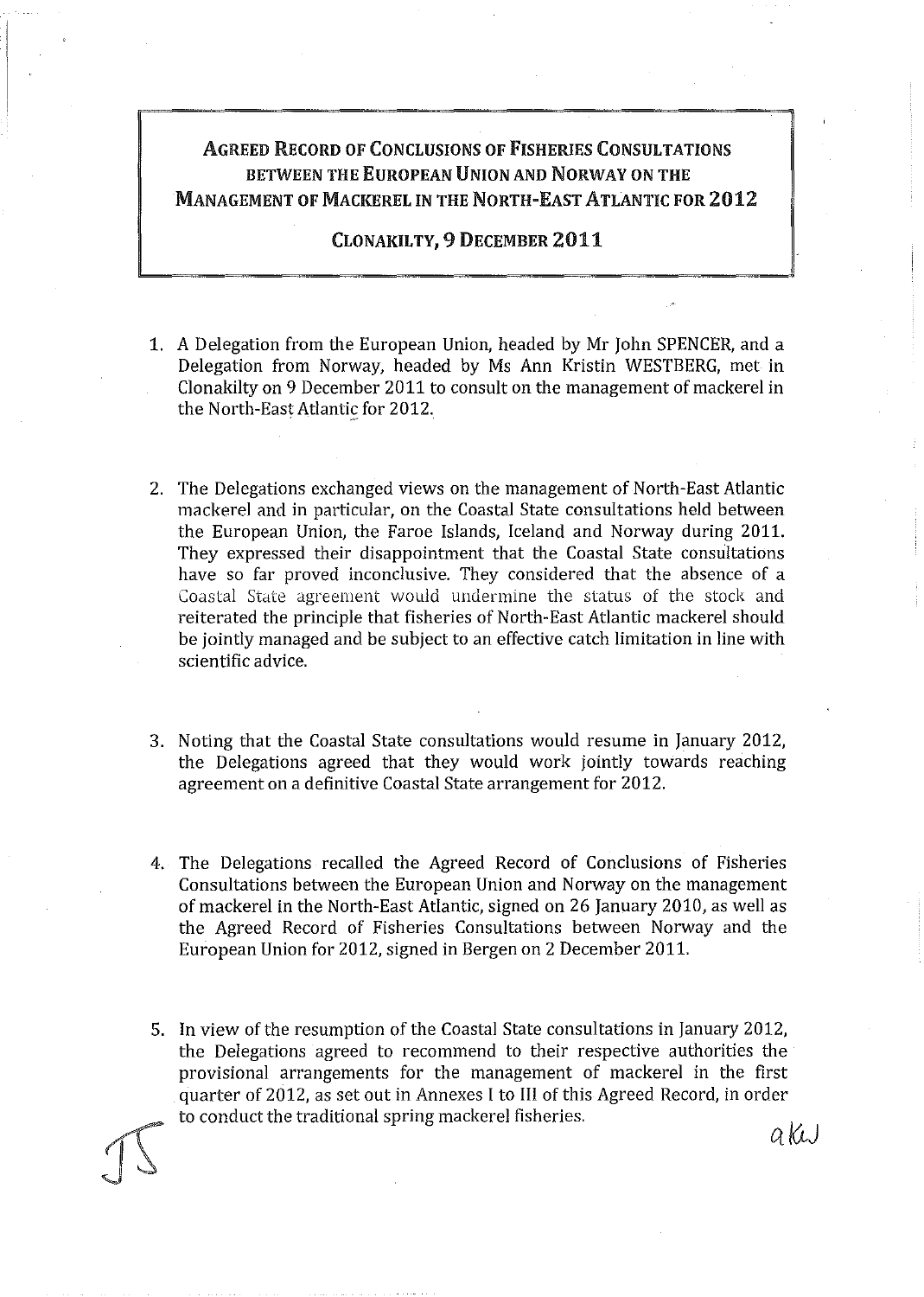- 6. The Delegations agreed that should the Coastal States be unable to agree on a Coastal State arrangement for 2012 at their meeting in january 2012, the European Union and Norway would consult immediately in order to establishing a definitive bilateral arrangement for mackerel in 2012. Such an arrangement would be based on a similar structure, principles and levels, as was agreed bilaterally for the 2011 arrangement, and would define the final catch limits for the European Union and Norway respectively for 2012.
- 7. Furthermore, the Delegations agreed that the arrangements set out in this Agreed Record are *ad hoc* measures without prejudice to future arrangements. The final allocation for 2012 between the Parties shall be in accordance with the allocation set out in point 4.1 of the Agreed Record between the European Union and Norway on the Management of Mackerel in the North-East Atlantic of 26 january 2010. Furthermore, the access and transfer arrangements will also be adjusted in accordance with the same Agreed Record.

Clonakilty, 9 December 2011

For the European Union Delegation For the Delegation of Norway

Ann Kristen WESTBERG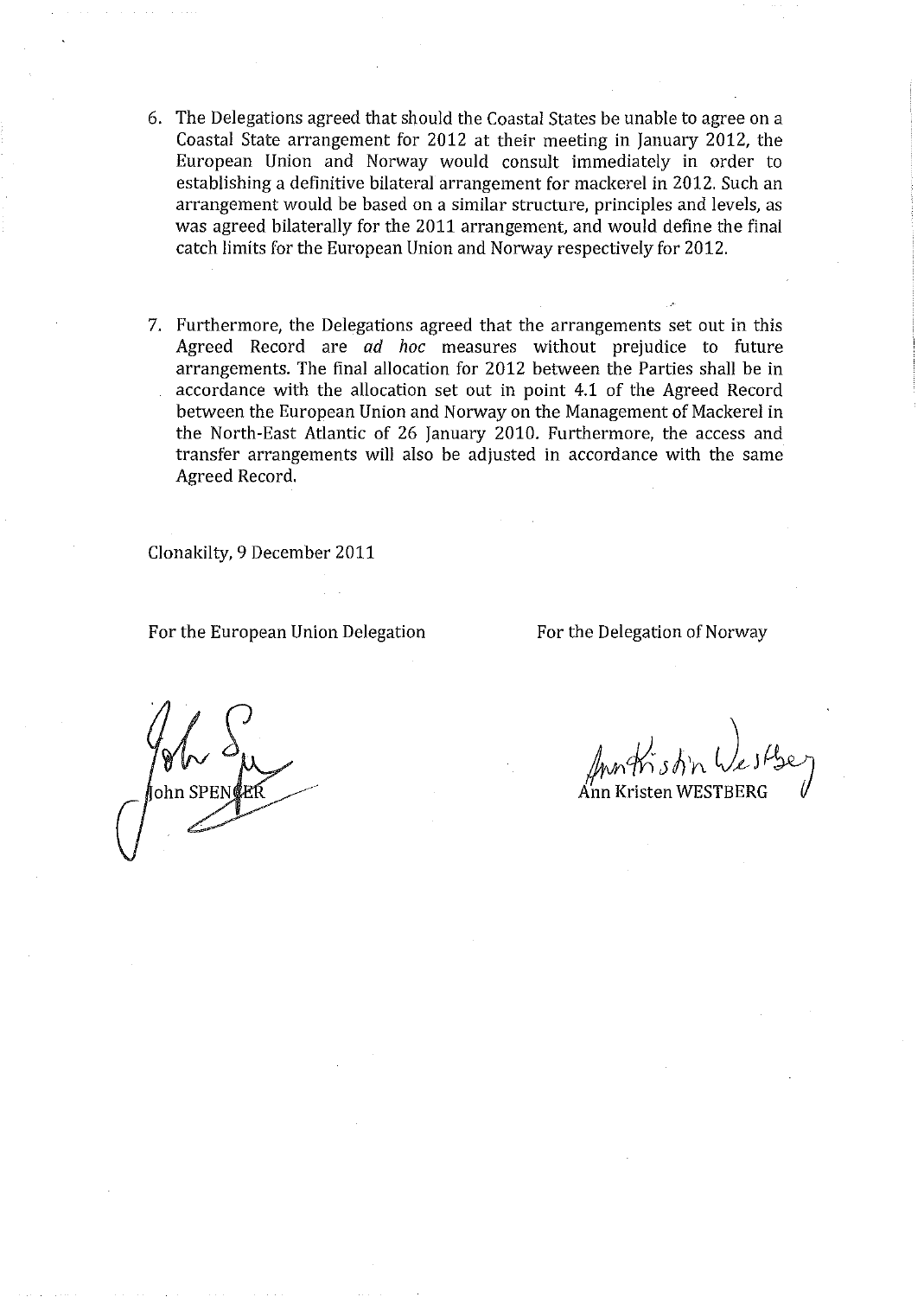ANNEX I

### PROVISIONAL ARRANGEMENTS FOR THE REGULATION OF THE FISHERlES OF MACKEREL IN THE FIRST QUARTER OF 2012

1. In accordance with the arrangement on the long-term management of mackerel stock set out in Annex lil, the Delegations agreed to recommend the following provisional catch limits to cover the traditional level of mackerel catches in the spring during the period 1 January to 31 March 2012:

European Union 320,000 tonnes

Norway 100,000 tonnes

The above ratio is not intended to reflect the ratio laid down in the sharing arrangement set out in the Agreed Record of Conclusions of Fisheries Consultations between the European Union and Norway on the management of mackerel in the North-East Atlantic, signed on 26 January 2010, but is an *ad hoc* ratio to reflect the respective fishing patterns of both Parties in the first quarter of the year.

These catch levels will be supplemented in accordance with the definitive arrangements referred to under point 5 of this Annex.

- 2. Each Party may transfer to the following year unutilised quantities of up to 10% of the quota allocated to it. The quantity transferred shall be in addition to the quota allocated to the Party concerned in the following year. This quantity cannot be transferred further to the quotas for subsequent years.
- 3. Each Party may authorise fishing by its vessels of up to 10% beyoud the quota allocated. All quantities fished beyond the allocated quota for one year shall be deducted from the Party's quota allocated for the following year.
- 4. The Parties may fish mackerel within the catch limits laid down in paragraph 1 in their respective zones of fisheries jurisdiction and in international waters.
- 5. The definitive arrangements on the regulation of the fisheries of mackerel in 2012 wil! be agreed either in the context of an agreement on arrangements by the Coastal States or, in the absence of such an agreement, through bilateral arrangements between the European Union and Norway on  $\alpha\beta\alpha$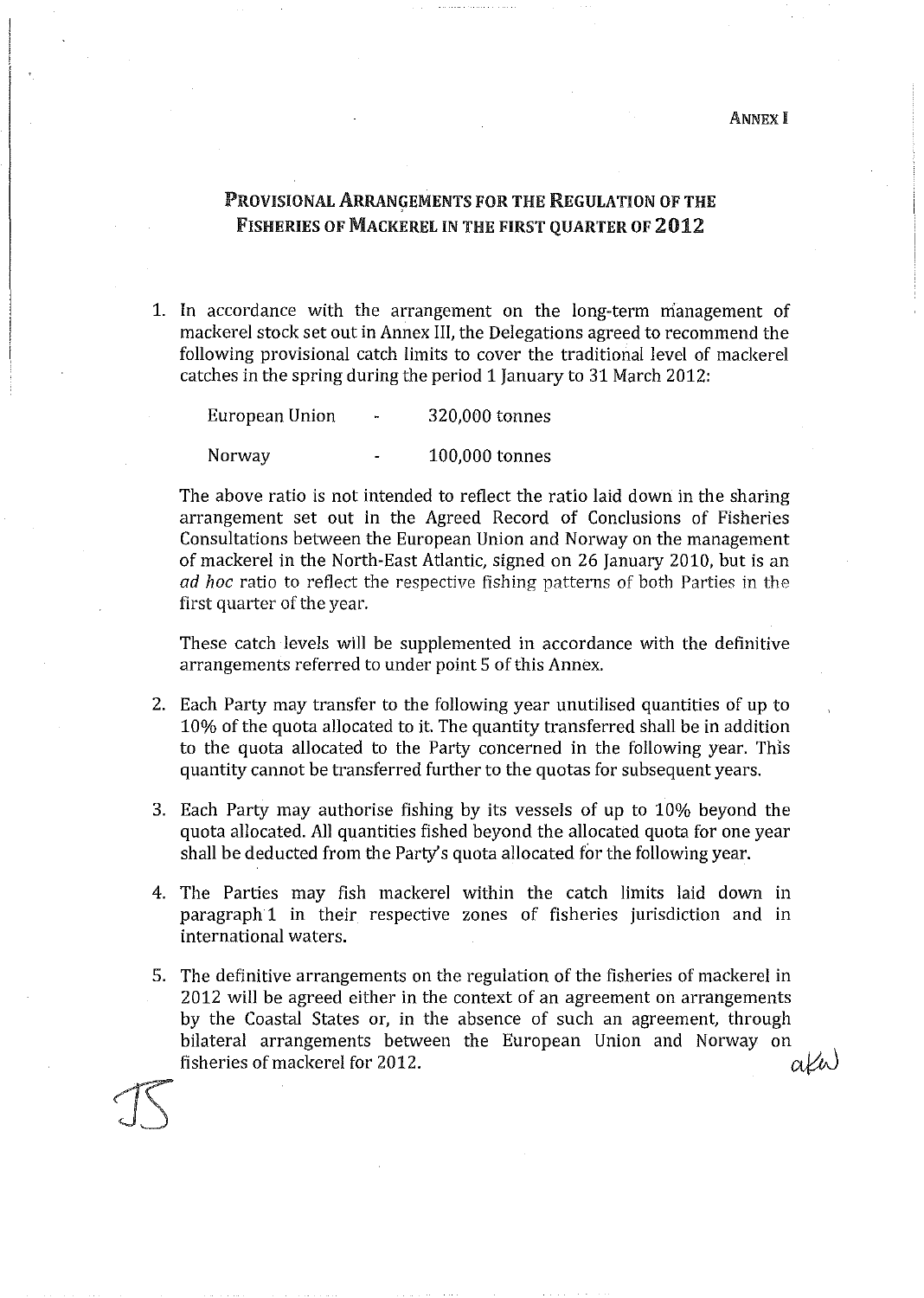#### **ANNEX II**

## PROVISIONAL ACCESS AND TRANSFER ARRANGEMENTS FOR THE FISHERlES OF MACKEREL IN 2012

The following arrangements between the European Union and'Norway shall apply provisionally during 2012:

- 1. The fishery conducted under the access arrangement shall be conducted in accordance with the technical regulations (including opening and closing dates) applicable to the waters of the Party granting access.
- 2. The European Union and Norway shall have full access to fish their respective shares of the North Sea TAC in the waters of the other Party in the waters of ICES Division IVa. The mutual access regime and TAC are set out in Table 1 of this Agreed Record.
- 3. The European Union shall, within the sharing arrangement mentioned under point 2, be allocated an additional fixed component of 1,865 tonnes, which may be fished in !CES Divisions !Va and lila, including the Norwegian Economic Zone of those areas.
- 4. Norway shall transfer a quota of 10,463 tonnes, equivalent to 10.8% of the Norwegian catch limit in the Norwegian Sea, to the European Union for fishing in ICES Divisions IIa and IVa.
- 5. The European Union shall transfer a quota of 10,463 tonnes, identical to the quota specified under point 4, to Norway for fishing in European Union waters of !CES Divisions Ila, Vla (north of 56 30'), VIId, e, f, h and !Va.
- 6. The following access arrangements shall apply for 2012:

For the European Union:

- a. Full access to the Norwegian Economie Zone of !CES Division !Va for the mackerel quotas that the European Union authorises to be fished in its own waters of ICES Division IVa.
- b. Access to the Norwegian Economic Zone of ICES Division IIa for a tonnage equivalent to 20% of the tonnage permitted under point 6.a above. Deducted from this quantity is any catch taken in !CES Division IIa under the reciprocal exchange of quotas mentioned in  $\partial \mathcal{U}$ point 4.  $\alpha$  is a set of  $\alpha$  is the set of  $\alpha$  is the  $\alpha$  is the  $\alpha$  is the  $\alpha$  is the  $\alpha$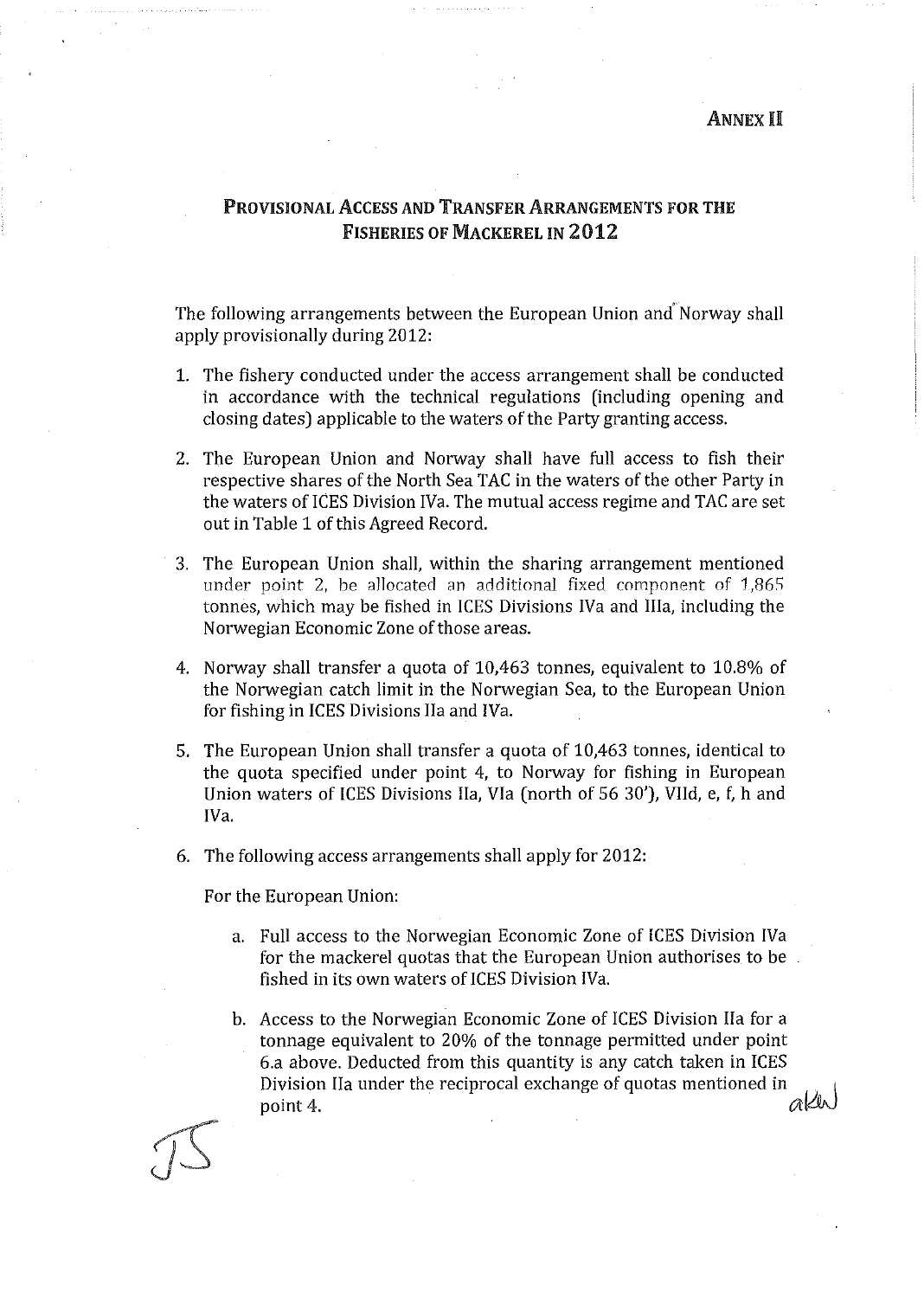For Norway:

- c. Full access to the EU Zone of !CES Division !Va for the mackerel quotas that Norway authorises to be fished in the Norwegian Economie Zone of !CES Division !Va.
- d. Access to the EU Zone of !CES Division Vla ( north of 56 30') for a tonnage equivalent to 20% of the tonnage permitted under point 6.c above. Deducted from this quantity is any catch taken in !CES Division VIa under the reciprocal exchange of quotas mentioned in point 5.
- 7. The quotas on access and transfer given above is not intended to reflect the transfer and access arrangement set out in the Agreed Record of Conclusions of Fisheries Consultations between the European Union and Norway on the management of mackerel in the North-East Atlantic, signed on 26 January 2010, but are *ad hoc* quotas.

8. Licence arrangements shall be agreed upon at a later stage.  $G[\mathcal{A}]$ 

 $\mathcal{J}$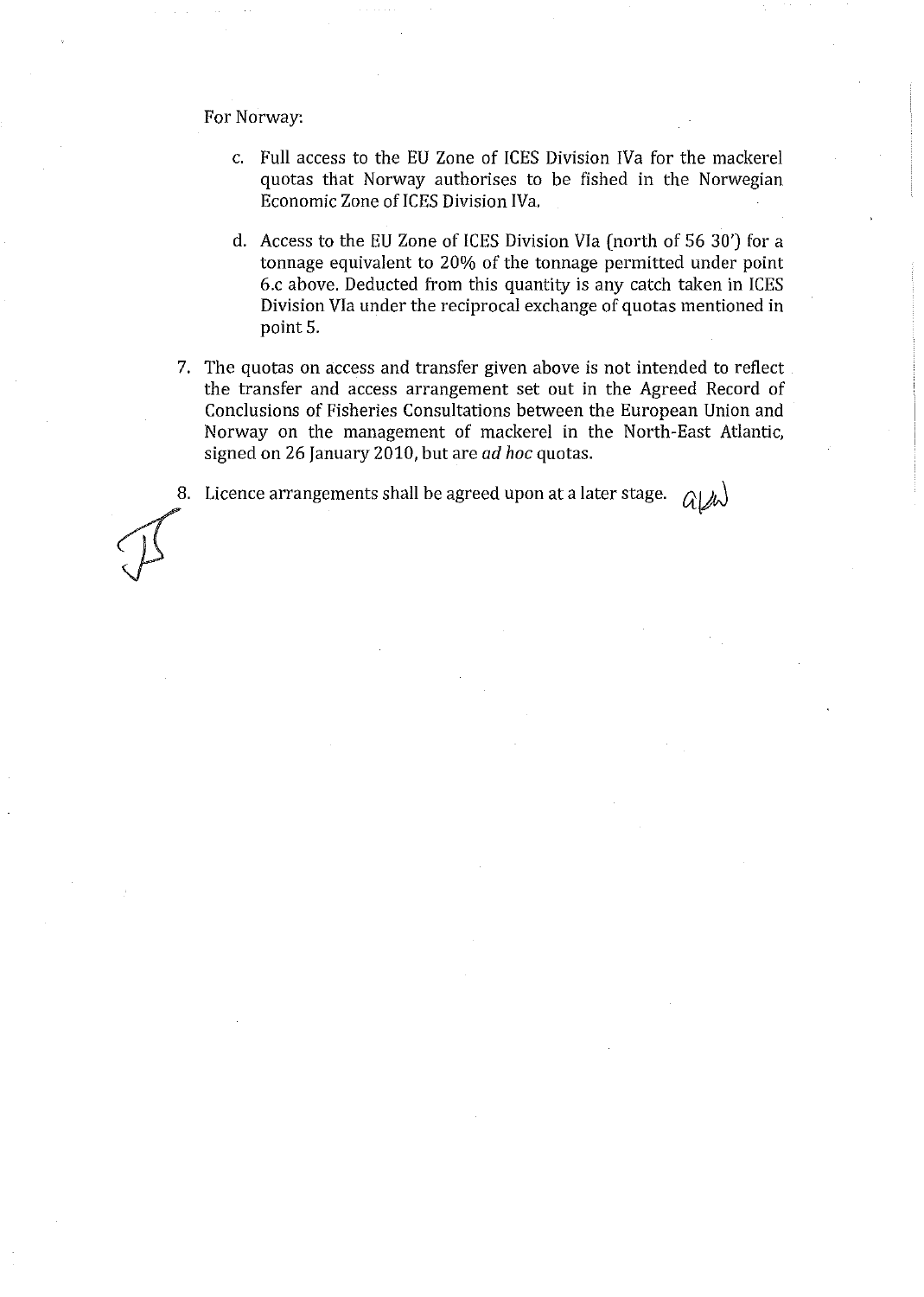#### ANNEX Hl

## ARRANGEMENT§ ON THE LONG-TERM MANAGEMENT OF THE MACKEREL STOCK

The Delegations agreed to implement a long-term management plan fór the mackerel stock in the North-East Atlantic for 2012 and subsequent years, which is consistent with a precautionary approach and designed to provide for sustainable fisheries and a greater potential yield. The long-term management plan shall consist of the following elements:

- 1. For the purpose of this long-term management plan, SSB means the estimate according to ICES of the spawning stock biomass at spawning time in the year in which the TAC applies, taking account of the expected catch.
- 2. When the SSB is above 2,200,000 tonnes, the TAC shall be fixed according to the expected landings, as advised by !CES, on fishing the stock consistent with a fishing mortality rate in the range of 0.20 to 0.22 for appropriate age groups as defined by !CES.
- 3. When the SSB is lower than 2,200,000 tonnes, the TAC shall be fixed according to the expected landings, as advised by !CES, on fishing the stock at a fishing mortality rate determined by the following:

Fishing mortality  $F = 0.22 * SSB/2,200,000$ 

- 4. Notwithstanding paragraph 2, the TAC shall not be changed by more than 20% from one year to the next, including from 2010 to 2011.
- 5. In the event that the ICES estimate of SSB is less than 1,670,000 tonnes, the Parties shall decide on a TAC which is less than that arising from the application of paragraphs 2 to 4.
- 6. The Parties may deelde on a TAC that is lower than that determined by paragraphs 2 to 4.
- 7. The Parties shall, as appropriate, review and revise these management measures and strategies on the basis of any new advice provided by ICES.

*od,i)*